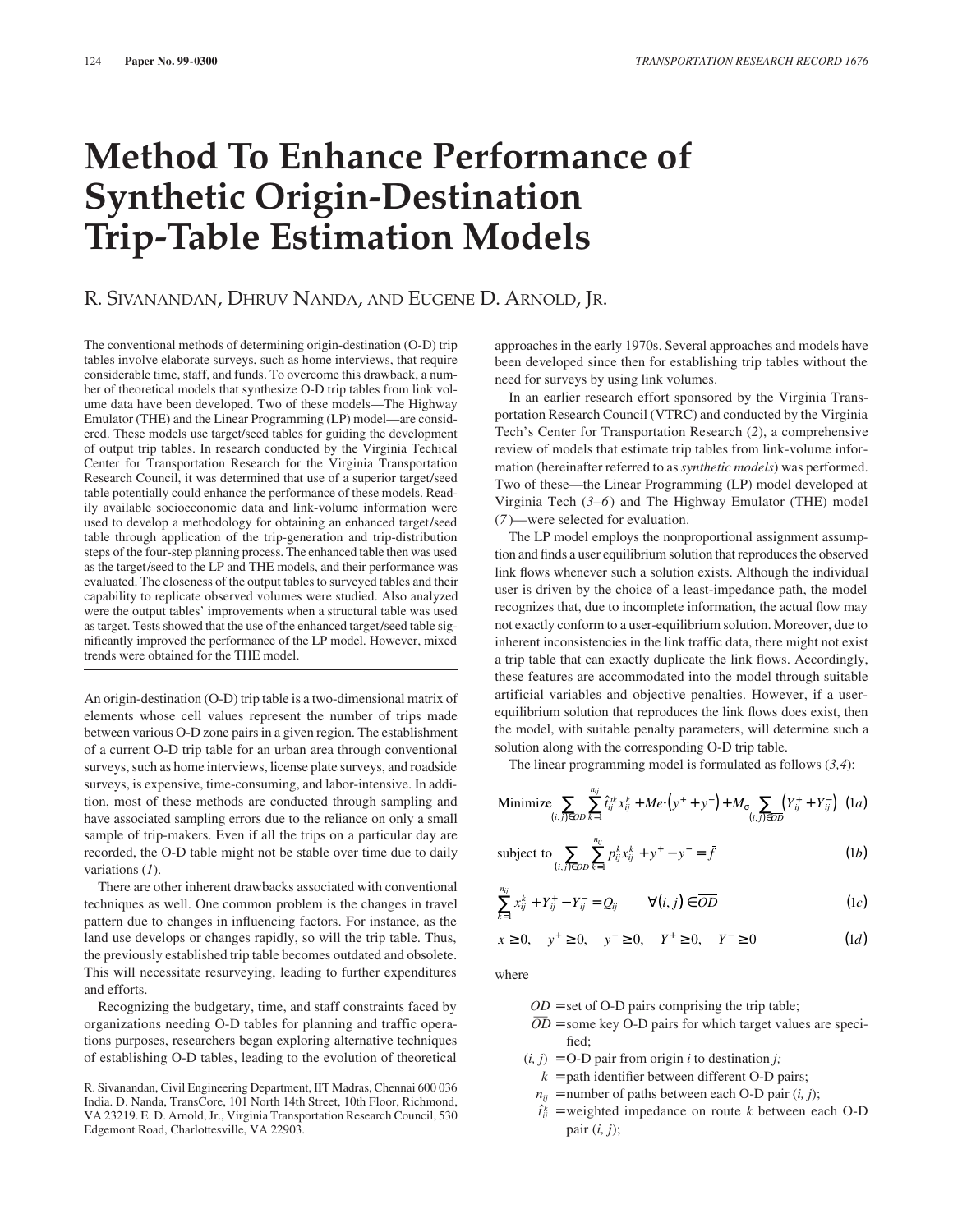=

$$
\begin{cases} t_{ij}^k & \text{if } k \in K_{ij} \\ M_1 t_{ij}^k & \text{if } k \notin K_{ij} \end{cases}
$$

 $t_{ij}^k$  = impedance on route *k* between each O-D pair  $(i, j)$ ;

 $K_{ii}$  = set of paths between each O-D pair  $(i, j)$  whose path costs are equal to the shortest path for the O-D pair (*i, j*);

 $x_{ij}^k$  = flow on path  $p_{ij}^k$ , for each  $k = 1, \Lambda, n_{ij}, (i, j) \in OD;$ 

 $e = a$  vector of 1's;

 $y^+(y^-)$  = vector of positive (negative) deviations in link flows;  $Y^+(Y^-)$  = vector of positive (negative) deviations from targeted

trip-table values;

 $p_{ij}^k$  = *k*th path between an O-D pair  $(i, j) \in OD$ ;

 $f = \text{vector of observed link volumes};$ 

 $Q_{ii}$  = prior (target) trip-table value for O-D pair  $(i, j) \in \overline{OD}$ ; and  $M_1$ ,  $M_{\sigma}$  = scalar penalty parameters.

In addition, due to the potentially large number of alternative paths to be considered between the different O-D pairs, an efficient column-generation technique using shortest path subproblems was developed and incorporated into the LP model to determine an optimal solution. Finally, the model was designed to handle the situation to the foregoing considerations, has a tendency toward reproducing this table as closely as possible.

Complete details of this model, its solution technique, and its initial application can be found elsewhere (*3,4*). The original linear programming model required the specification of volume data on all the links of the network. Realizing the constraint, the model was enhanced to accommodate missing volume data and to estimate O-D tables even when only a partial set of link traffic counts are available (*5,6* ). The notation "LP" is used in this paper to refer to the linear programming model, in general, and not to the specific formulation and "LP" in the studies that were referred to earlier (*3,4*). Several versions and different formulations of the model evolved over the course of the development and enhancement of the approach. Thus, more than a single version/formulation has been used in this research.

The THE model (*7* ) is a microcomputer highway traffic simulation model that analyzes individual communities, corridors, and small sections of counties or major cities. Two distinct modeling approaches are incorporated into the THE model. The first approach uses the traditional four-step urban transportation planning methodology, and the second approach uses the maximum entropy algorithm for estimating trip tables from link traffic volumes. It extracts a most likely trip table that will produce observed traffic counts. The trip-table estimation program is based on the maximum entropy formulation and algorithm detailed by Van Zuylen and Willumsen (*8*). A *maximum entropy algorithm* is one that attempts to define a trip table with the maximum degree of disorder or random exchange between zones. Here, the most likely trip matrix is defined as the one having the greatest number of microstates associated with it. Attempting to maximize the number of ways to select a trip matrix, Willumsen formulates the problem as

$$
\max F(T) = -\sum_{i} \sum_{j} \left( t_{ij} \ln t_{ij} - t_{ij} \right) \tag{2a}
$$

subject to

$$
v_a = \sum_i \sum_j p_{ij}^a t_{ij} \tag{2b}
$$

where

 $t_{ij}$  = number of trips between zone *i* and zone *j*,

- *v<sup>a</sup>* = volume of traffic on link *a,* and
- $p_{ij}^a$  = proportion of trips between origin *i* and destination *j* using link *a.*

The derived table would be the one most likely to be consistent with information contained in the link flows. Van Zuylen and Willumsen (*8*) also give an algorithm for solving the above problem.

Detailed and extensive tests were conducted to evaluate the validity of these models and to determine the sensitivity of the models to various percentages of link volumes available and target tables. The LP model was judged to be generally superior, both in terms of closeness of modeled trip tables, to the "correct/surveyed" tables and also in replicating observed link volumes. One of the validation case studies was performed by comparing the models' output tables with the tables developed from O-D surveys conducted by the Virginia Department of Transportation (VDOT) for the town of Pulaski, Virginia.

Like most of the models in this family, the LP and THE models employ some form of old/prior trip table as a target/seed to guide the solution. However, such tables are not always available, leading to the models' questionable performance. In fact, in the Pulaski research effort, VDOT was primarily interested in the case in which no prior trip-table information was available. This is significant because many of the urban areas for which a trip table is needed do not have a previously established table. Thus, the only option is the use of a *structural target table,* which is a table with 0 or 1 as the cell value (0 signifying that the O-D interchange represented by the cell is not feasible—that is, a path connecting this O-D pair does not exist, thus making it infeasible to travel between these zones; and 1 where it is feasible). The THE model produced better results than the LP model for this case, but results from neither of the models were fully satisfactory. The study did show, however, that the amount of information contained in the seed table played a key role in determining the quality of the output table.

It is possible to establish an O-D table based on readily available and easily accessible socioeconomic/census data that is a better representation of the travel patterns in the region than a structural table. This table then can be used as a target to select O-D table estimation models.

# **PURPOSE AND SCOPE**

The primary purpose of this research was to determine if the performance of the LP and THE models could be improved through the use of a target/seed table developed from readily available and easily accessible socioeconomic data. A secondary purpose was to evaluate any improvement, as well as the relative performance, of the models by comparing their output with the results of VDOT's Pulaski survey (similar to the evaluation conducted in the aforementioned earlier study).

The Pulaski highway network and the O-D table developed by VDOT in the previous study (*2*) were used for this research. Most of the required data were available from VDOT; however, some of the data on socioeconomic variables were obtained from officials in Pulaski.

#### **METHODOLOGY**

The overall approach to the research was to obtain zone-specific socioeconomic data for the town of Pulaski, Virginia, for application in the first two steps of a conventional four-step planning model. That is, the socioeconomic data were used in a trip-generation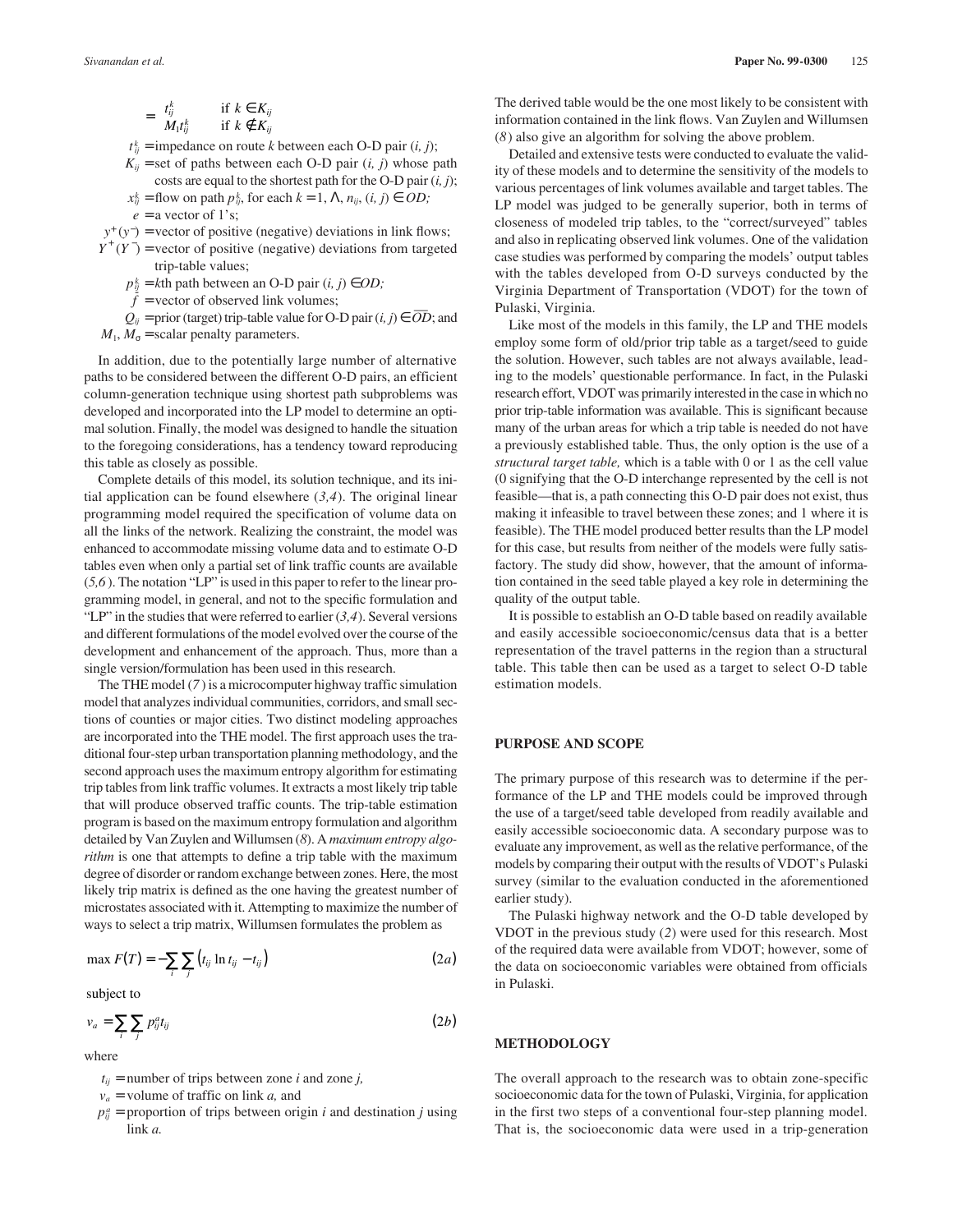model to generate zonal trip ends. These trip ends then were used in a trip-distribution gravity model to derive the trip table to be input as the target/seed table for the synthetic models. This approach combined the conventional wisdom that socioeconomic characteristics (which are ignored by many synthetic models) generally influence trip-making behavior with the fact that observed traffic volumes on the network provide information on the actual trips being made during the period for which the trip table is being developed. Finally, the synthesized trip tables output by the models were evaluated to determine (*a*) if there were improvements using this approach and (*b*) how closely they matched Pulaski's survey-derived tables.

The basic steps in the methodology are shown in Figure 1 and are defined in the following five steps. A detailed description of how the performance of the synthetic models was evaluated follows the five steps.

1. The first step was to collect the data necessary to apply the trip-generation and trip-distribution models. The number of dwelling units and employment data by zone were obtained from VDOT and the town of Pulaski, respectively. Unlike the procedures in the conventional four-step planning model, the trip generation was devel-

oped by using the rates and equations contained in ITE's *Trip Generation* (*9,10*). Complete details on the assumptions used in this process can be found in the final report on the research (*11*). Linkvolume data that were needed to apply the synthetic models were available from the earlier study (*2*). [It should be noted that the original intent was to use the readily available and easily accessible socioeconomic data in the Census Transportation Planning Package (CTPP). Because Pulaski is categorized under the statewide element of CTPP, however, the database contains only aggregated data, not the required zonal level needed in this case.]

2. These data were used to run the trip-generation model in the transportation planning computer software package MINUTP. Output from the trip-generation model was used as input to run MINUTP's gravity model, which produced "enhanced" trip tables showing the distribution of the trips to the various zones for 24-h and peak-hour periods. Based on VDOT's recommendation, the friction/travel time factors for Lynchburg, Virginia, were used. The socioeconomic adjustment factors (K-factors) were assumed to be 1.0. Again, complete details on how this was accomplished can be found in the final report on the research (*11*). (It should be noted here that the basic philosophy in establishing the target/seed trip tables is only to guide



**FIGURE 1 Methodology.**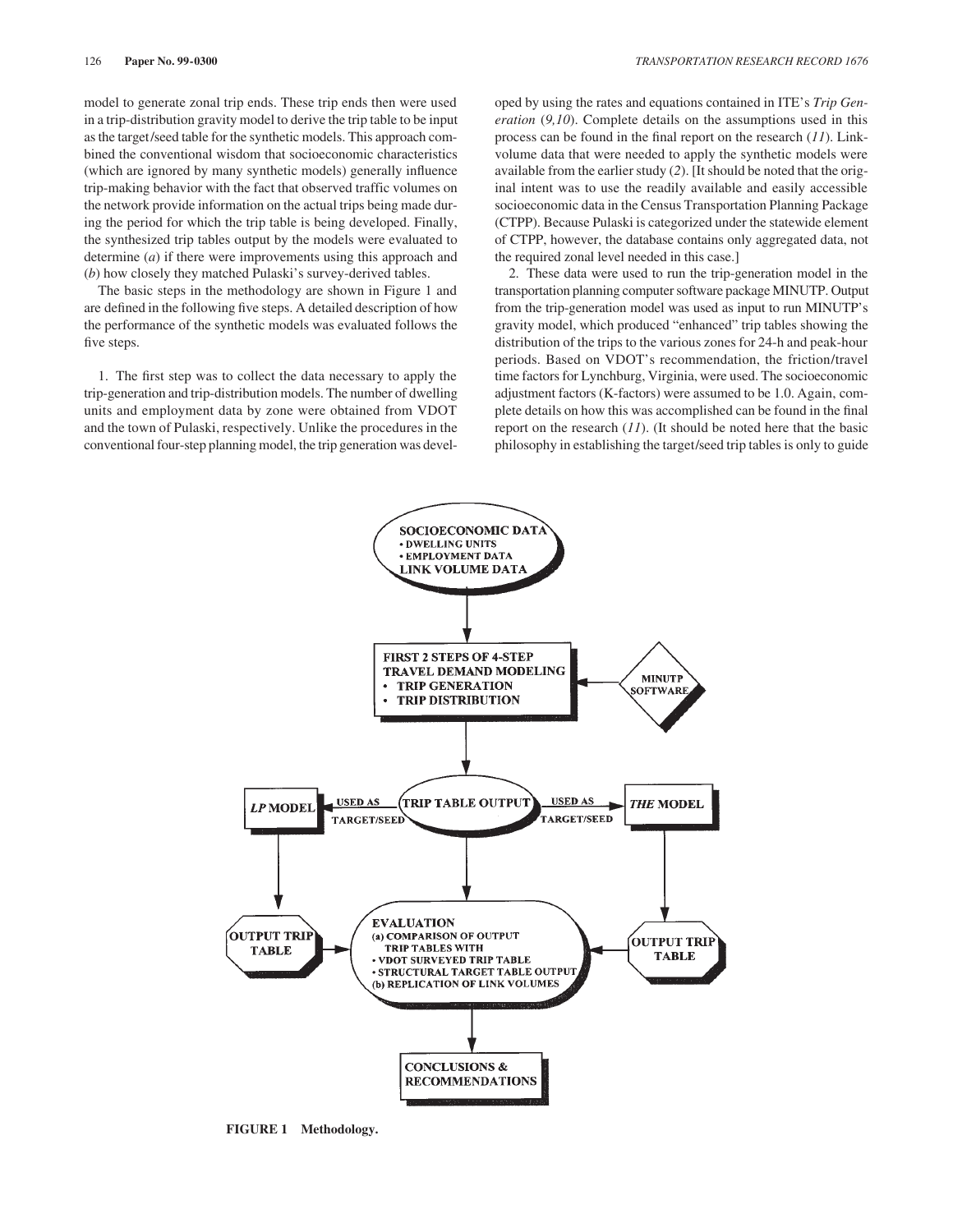the synthetic O-D models' solutions. The link-volume information is the primary data that these models use to develop current O-D tables. Thus, the motivation in establishing the target/seed trip tables was to start with a table that is superior to the structural table and that will represent realistic travel patterns to a reasonable extent. Hence, some simplifications, assumptions, and approximations in the trip-generation and trip-distribution steps were considered acceptable. This target/seed table did not match very well with the survey-derived table.)

3. The link volumes and the enhanced target/seed trip tables from Step 2 were input to the LP and THE models to produce trip tables for Pulaski for the 24-h and peak-hour cases.

4. The trip tables from Step 3 were first evaluated by comparing them with synthetically produced trip tables available from the earlier research study that were derived from running the same models using a structural target/seed table. This comparison was of particular interest because the use of a structural target table would be the choice in the absence of old or prior trip tables. It was hoped that, by using the enhanced trip tables as input, the performance of the two synthetic models being used would be better than when the structural table was used. Also, the Step 3 trip tables were evaluated by comparing them with the 24-h and peak-hour trip tables derived from the VDOT surveys in Pulaski. Finally, the models (using the Step 3 trip tables) were tested for their sensitivity to varying percentages of available link volumes.

5. Conclusions and recommendations were derived from these analyses for both models. Recommendations for future research and potential areas for enhancing this research also were developed.

### **Evaluation of the Synthetic Models with Improved Target/Seed Tables**

To evaluate the synthetically derived trip tables generated by the LP and THE models, two measures of closeness were used—the closeness of the generated table to VDOT's survey-derived table (assumed to be the "true" table) and the replication of the observed link volumes. These were obvious choices because the objective of triptable estimation is to develop a table that is as close to the true table as possible and that replicates observed link volumes.

# *Closeness of Generated Trip Tables to VDOT's Survey-Derived Trip Tables*

The statistics shown below are measures of error in estimation; therefore, the smaller the values of these measures, the closer the generated tables are to the true or correct tables. Ideally, values of zero for each of these statistics would mean that the generated tables are the same as the survey tables.

$$
\% \text{ RMSE} = \sqrt{\frac{\sum (t_{ij} - t_{ij}^*)^2}{n_{\text{OD}}} * \frac{100 * n_{\text{OD}}}{\sum t_{ij}^*}}
$$

$$
\% \text{ MAE} = \frac{\sum |t_{ij} - t_{ij}^*|}{\sum t_{ij}^*} * 100
$$

$$
\phi = \sum \max(1, t_{ij}^*) \left| \ln \frac{\max(1, t_{ij}^*)}{\max(1, t_{ij})} \right|
$$

where

- $t_{ii}^{*}$  = true/correct/reasonably good/surveyed number of trips for O-D interchange (*i, j*);
- $t_{ij}$  = estimated or modeled number of trips for O-D interchange (*i, j*); and
- $n_{OD}$  = number of feasible O-D interchanges.

[Note that the definition of φ has been slightly modified from Smith and Hutchinson's study (*12*).]

#### *Replication of Observed Link Volumes*

In general, one of the most important measures of the quality of a trip table is its ability to replicate observed volumes on the network links once it is assigned to the network. The link volumes that were compared to the observed volumes were obtained as byproducts of running the LP and THE models for Pulaski. This comparison was applied only to links for which observed volumes were provided as input.

The percent root-mean-square error (RMSE) and percent mean absolute error (MAE) were selected as the statistical measures to compare the closeness of modeled link volumes to the observed link volumes. These measures are defined as follows:

$$
\% \text{ RMSE} = \sqrt{\frac{\sum_{a \in A_v} (V_{\text{assign}}^a - V_{\text{obs}}^a)^2}{n}} * \frac{100 * n}{\sum_{a \in A_v} V_{\text{obs}}^a}
$$

$$
\% \text{ MAE} = \frac{\sum_{a \in A_v} |V_{\text{assign}}^a - V_{\text{obs}}^a|}{\sum_{a \in A_v} V_{\text{obs}}^a} * 100
$$

where

 $V_{\text{assign}}^a$  = assigned volume on link *a*,

 $V_{obs}^a$  = observed volume on link *a*,

 $n =$  number of links with available volumes, and

 $A<sub>v</sub>$  = set of links with available volumes.

The smaller the values of these measures, the better the replication of observed link volumes. Ideally, values of zero for each of these measures mean perfect replication.

#### *Test Cases*

In many practical cases, a number of the link volumes on a network are unknown. Thus, the LP and THE models were tested separately for cases in which 50, 60, and 75 percent of the network link volumes were available. These links were selected randomly and allowed for the study of sensitivity of the models to volume information. Additionally, 24-h and peak-hour trip tables were available. Accordingly, in this research, the statistical measures described above were calculated for both the 24-h and peak-hour time periods at each of the three percentages of link-volume availability for the case when the MINUTP-based target/seed table was used. The same statistics for the same combination of time-period and link-volume availability were obtained from the earlier study for the case when a structural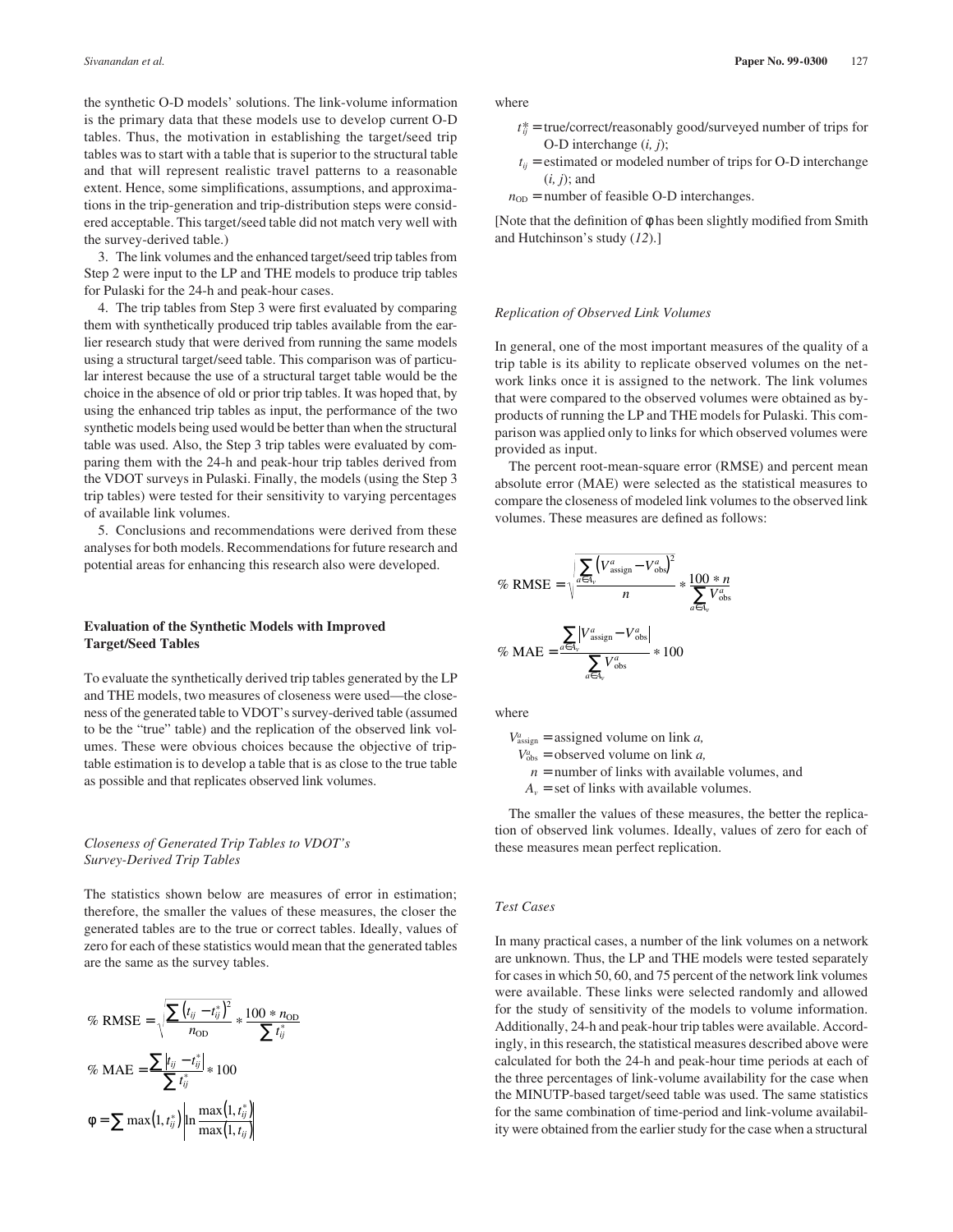target/seed table was used. These values also were reported and used in the evaluation.

# **FINDINGS**

#### **24-h Trip Tables**

# *Closeness of Generated Trip Tables to VDOT's Survey-Derived Trip Tables*

The performance of the LP and THE models in replicating the surveyed trip tables is depicted in detail for the percent MAE, percent RMSE, and statistics in Figures 2 through 4, respectively. The following observations can be made (*11*):

• Applying the LP model with the socioeconomic-based, MIN-UTP-derived (referred to hereafter and in the figures as the *TG-TD table*) target table resulted in consistently improved performance in the closeness of the output tables to the VDOT survey table when compared to the case using the structural target table. This was true for all three cases of available link volumes and for all three measures of closeness. The decrease in percent MAE was between 40 and 56, the decrease in percent RMSE was between 125 and 236, and the percent decrease in Φ was between 73 and 77 percent for the various percentages of available link volumes that were input to the model. This represented a significant reduction in error rates.

• The THE model, on the other hand, showed improved performance only with respect to the  $\Phi$  statistic, which decreased by 33 to 34 percent for the three percentages of volume availability. The increase in percent MAE was between 2 and 17, and the increase in percent RMSE was between 26 and 68 for the various percentages of available link volumes. The increase in error statistics values is counterintuitive, and possible explanations are provided at the end of this section.

• Although the values of the statistics decreased significantly with the use of the TG-TD table for the LP model, the absolute values were still relatively high. For instance, the percent MAE ranged from 140 to 145 percent, and the percent RMSE ranged from 372 to 401 percent for the various percentages of volume availability. The absolute values of the statistics for the THE model were, likewise, still relatively high. The percent MAE ranged from 181 to 191 percent, and the percent RMSE ranged from 458 to 482 percent for the various percentages of volume input.

• The LP-modeled tables were significantly better than the THEmodeled tables in their closeness to the VDOT survey table when the TG-TD table was used as the target. This was true for all three cases of volume availability.

• The values of the closeness statistics showed a mixed trend with respect to variation in available link volumes for both the LP and THE models; however, the variations were small.

#### *Replication of Observed Link Volumes*

The performance of both the LP and THE models in replicating link volumes is depicted in detail for the percent MAE and percent RMSE in Figures 5 and 6, respectively. The following observations can be made:

• Applying the LP model with the TG-TD target table resulted in consistently poorer performance in terms of replicating measured link volumes when compared to using the structural target table. This was true for all three cases of available link volumes and for both measures of closeness. The increase in percent MAE was between 0.07 and 3.02, and the increase in percent RMSE was between 0.83 and 9.45 for the various percentages of available link volumes. (It should be noted that the high percentage increase was for the 60 percent volume availability for both statistics. The increase was much smaller for the 50 and 75 percent volume availability.)

• The THE model, on the other hand, showed improved performance, with 60 and 75 percent volume availability, but poorer performance for the 50 percent volume availability. The decrease in percent MAE was 0.75 and 0.60, and the decrease in percent RMSE was 0.41 and 0.63 for the two higher volumes; however, the increase was 0.88 (percent MAE) and 1.78 (percent RMSE) when 50 percent of available volumes were input.

• Even though the values of the statistics increased for the LP model, their absolute values were still relatively low. The percent MAE was around 5 percent, and the percent RMSE ranged from 12 to 16 percent for the various percentages of volume availability. The absolute values of the statistics also were relatively low for the THE model. The percent MAE ranged from 9 to 10 percent, and the percent RMSE was around 16 percent for the various percentages of volume availability.

• Except for the percent RMSE at the 50 percent volume availability, the LP model's ability to replicate volumes was better than that of the THE model.

The qualitative differences in results between the LP and THE models can be explained as follows. The THE model attempts to define a trip table with the maximum degree of disorder, or random exchange, between zones. This is the primary objective of the model. The LP model's primary objective is to find a user-equilibrium solution that reproduces the observed link flows. It also has the tendency to reproduce the target table as closely as possible. The inferior results of the LP model (as compared to the THE model) for the structural-table target case can be attributed to the fact that it blindly attempts to replicate the target while trying to match observed link volumes, whereas the THE model develops a table that has the maximum degree of disorder.

The counterintuitive and large values of error statistics reported in this section may be attributable to three factors. First, the link volumes were not fully consistent with the surveyed O-D table; this was verified through preliminary investigations by assigning the surveyed table to the network and comparing the assigned volumes with the observed volumes. In doing so, the percent MAE was observed to be around 30 percent. Second, there may have been inconsistencies/errors in observed volume data. Third, the requirement of conservation of flow at nodes for THE could not be satisfied with the available data. This may have led to some deviations in model results.

# **Peak-Hour Trip Tables**

The findings from the analysis of the peak-hour trip tables were generally the same as for the 24-h comparisons and are not discussed in this paper. The final report on the research (*11*) provides more detail about the peak-hour results.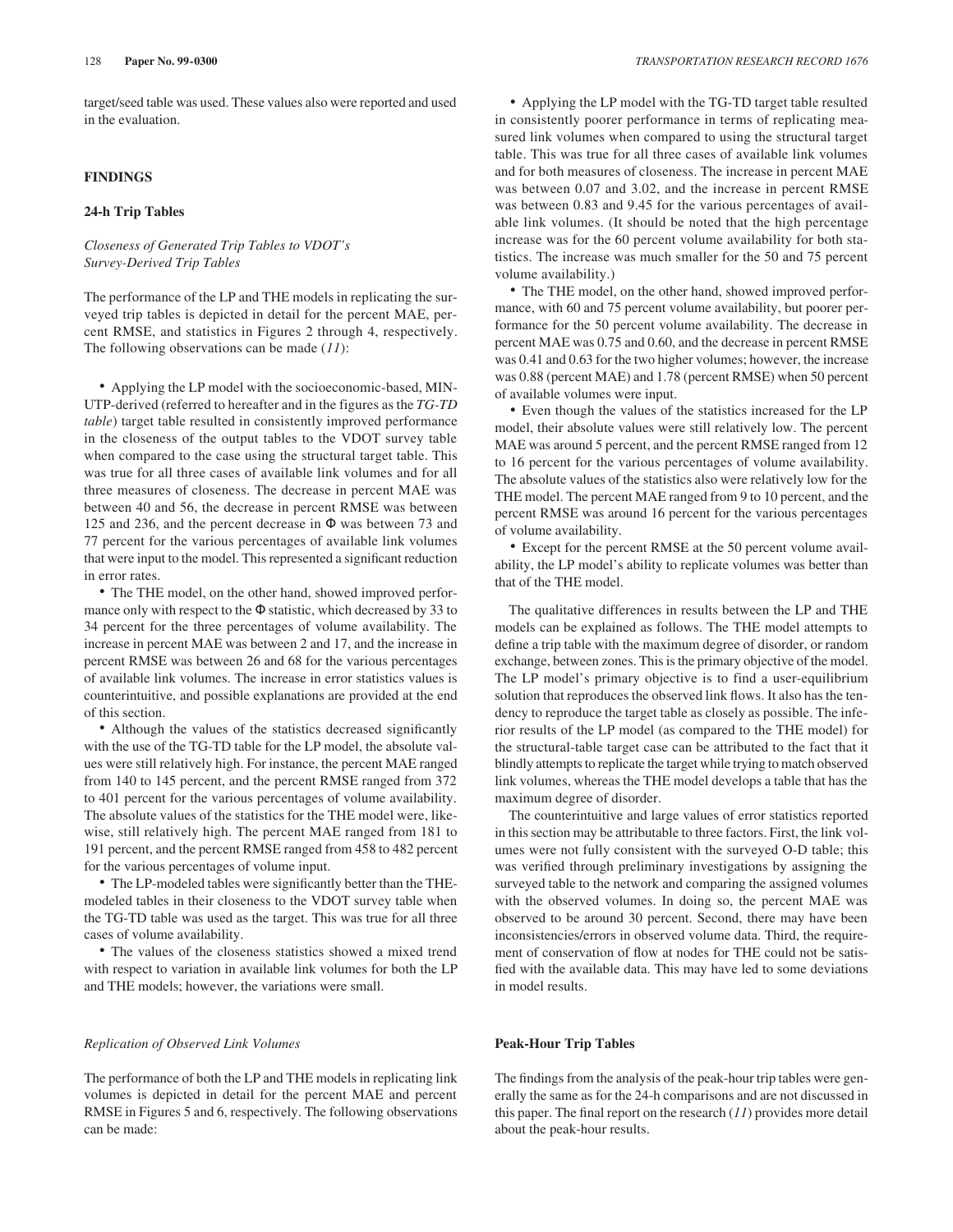

**FIGURE 2 Trip table comparisons (modeled versus surveyed), 24-h case (percentage of MAE).**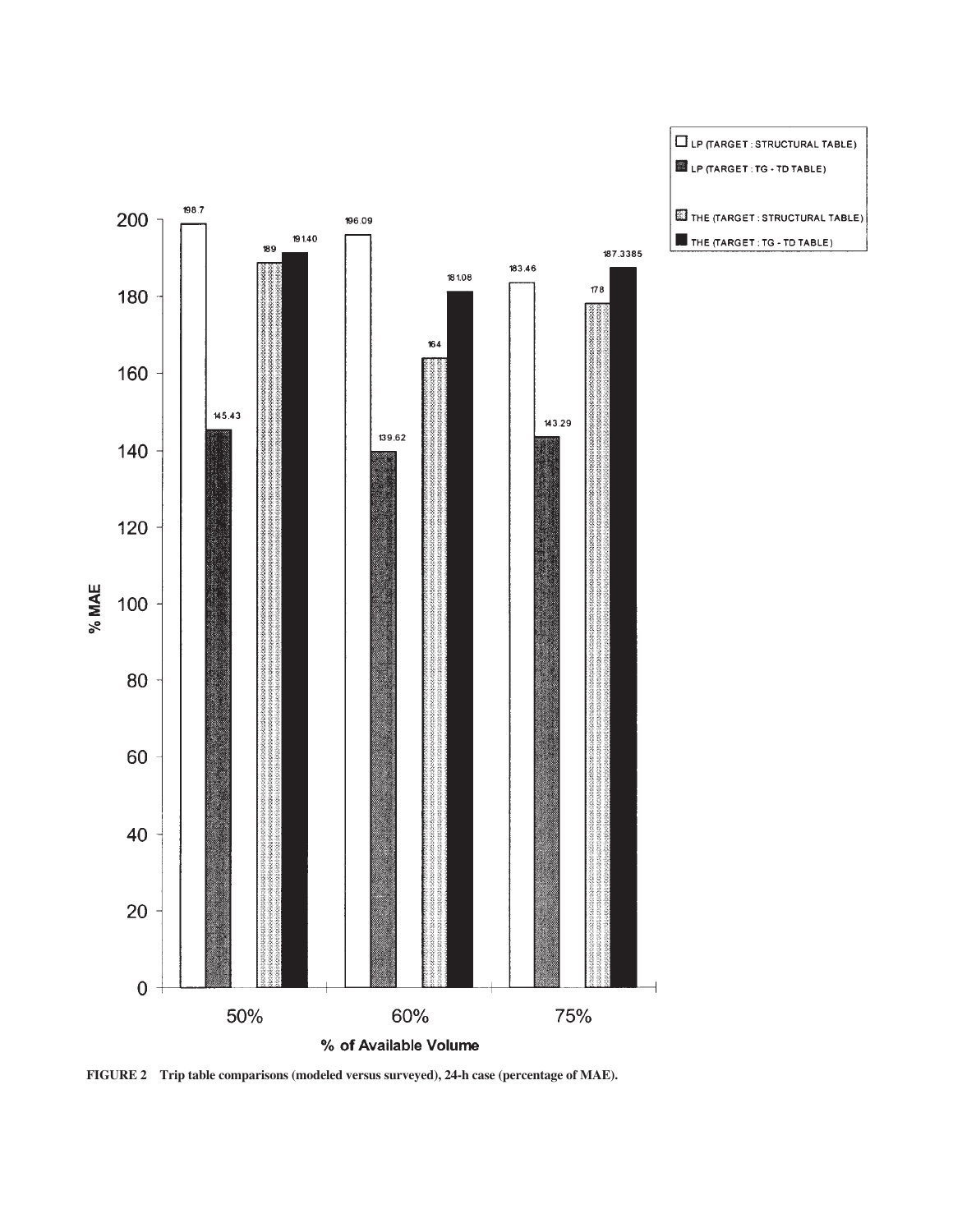



**FIGURE 3 Trip table comparisons (modeled versus surveyed), 24-h case (percentage of RMSE).**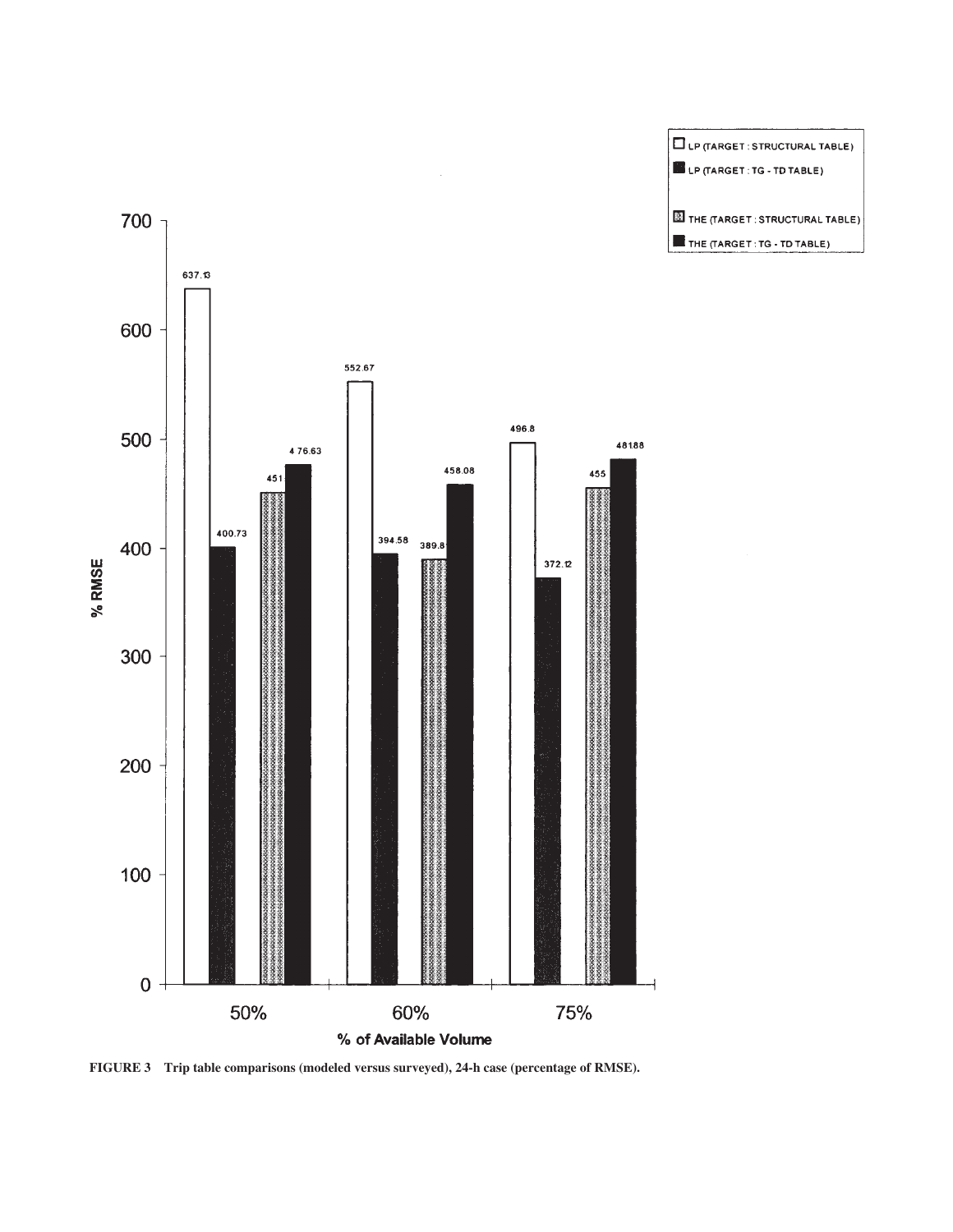

**FIGURE 4 Trip table comparisons (modeled versus surveyed), 24-h case (**Φ**).**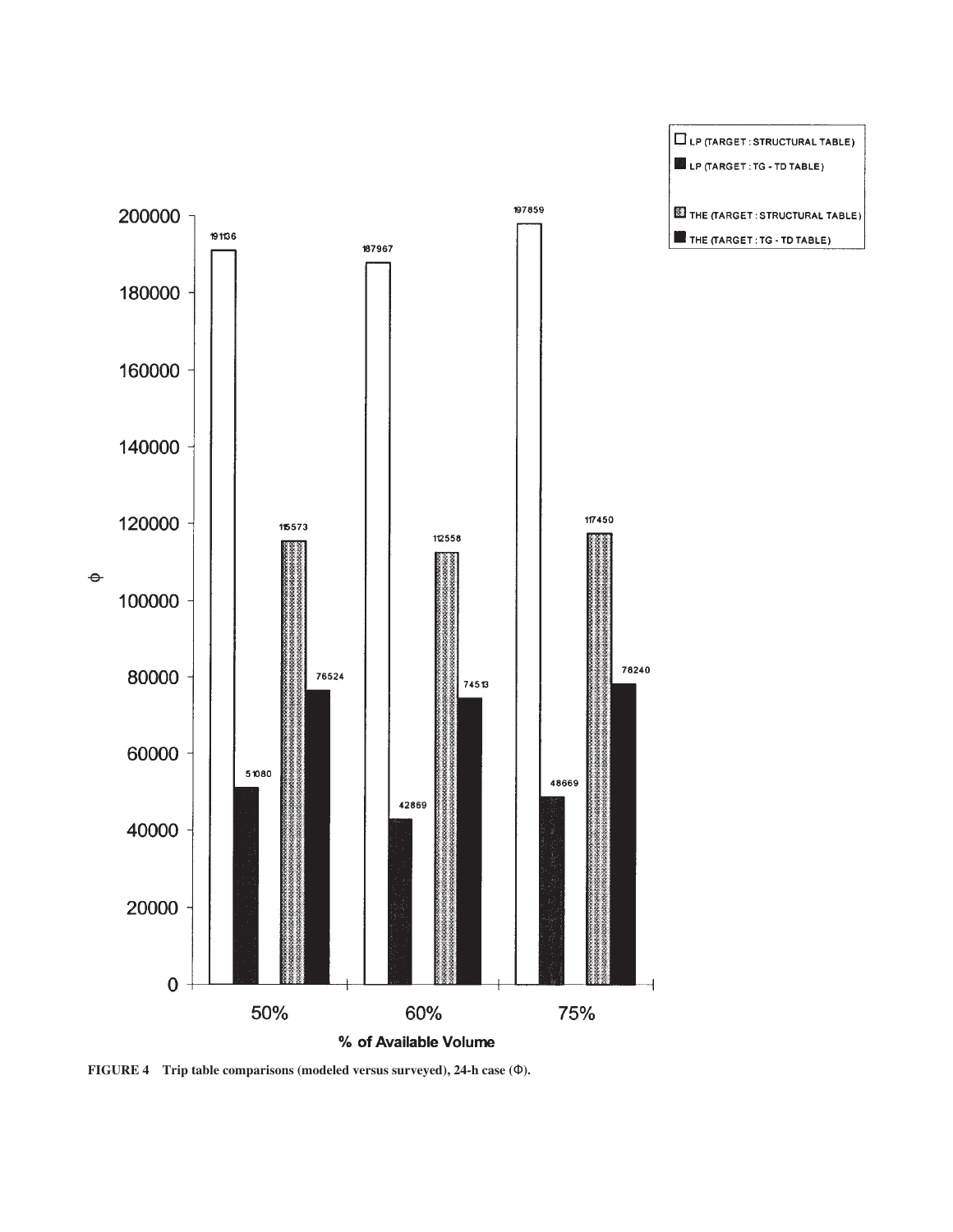

**FIGURE 5 Volume comparisons (modeled versus observed), 24-h case (percentage of MAE).**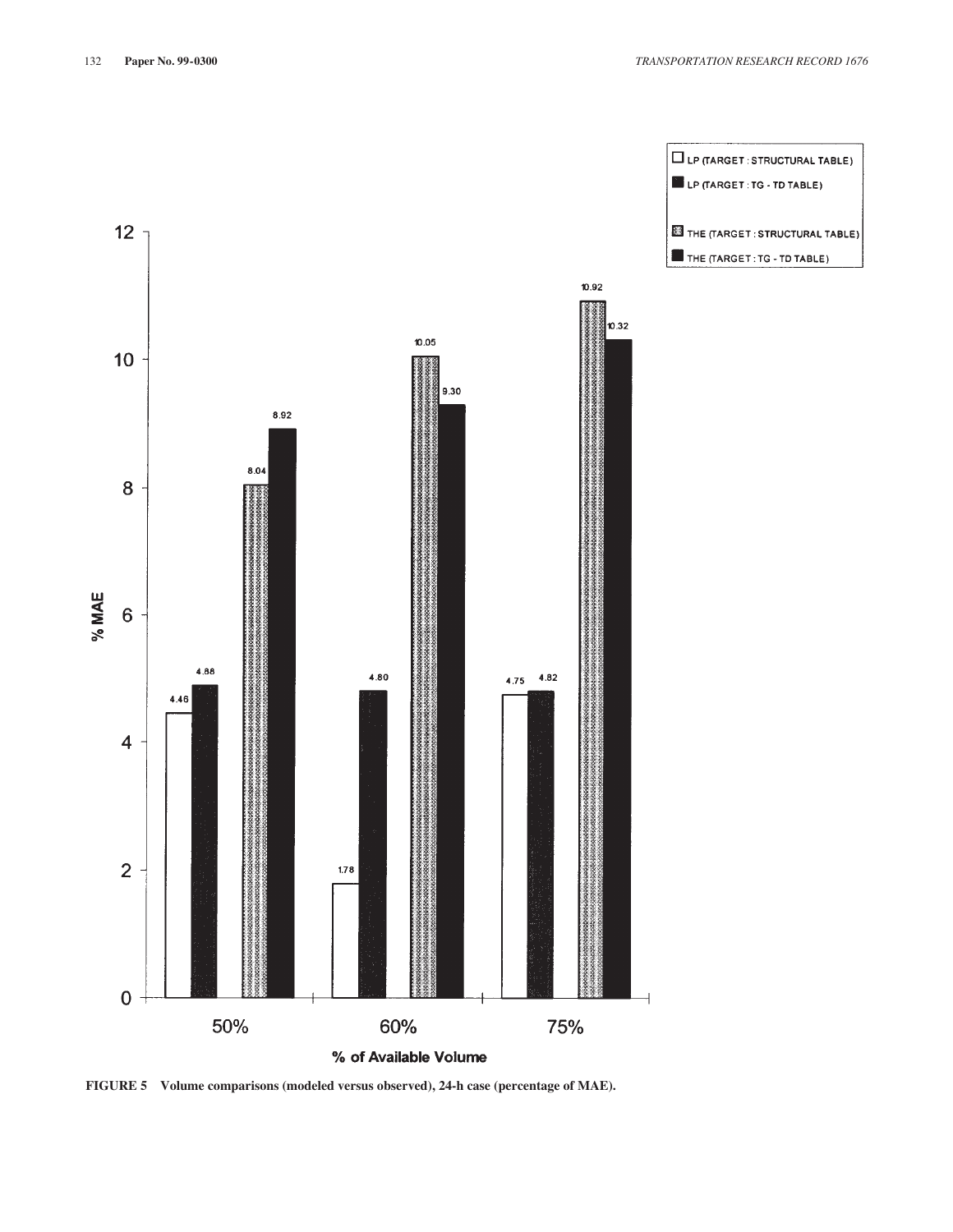

**FIGURE 6 Volume comparisons (modeled versus observed), 24-h case (percentage of RMSE).**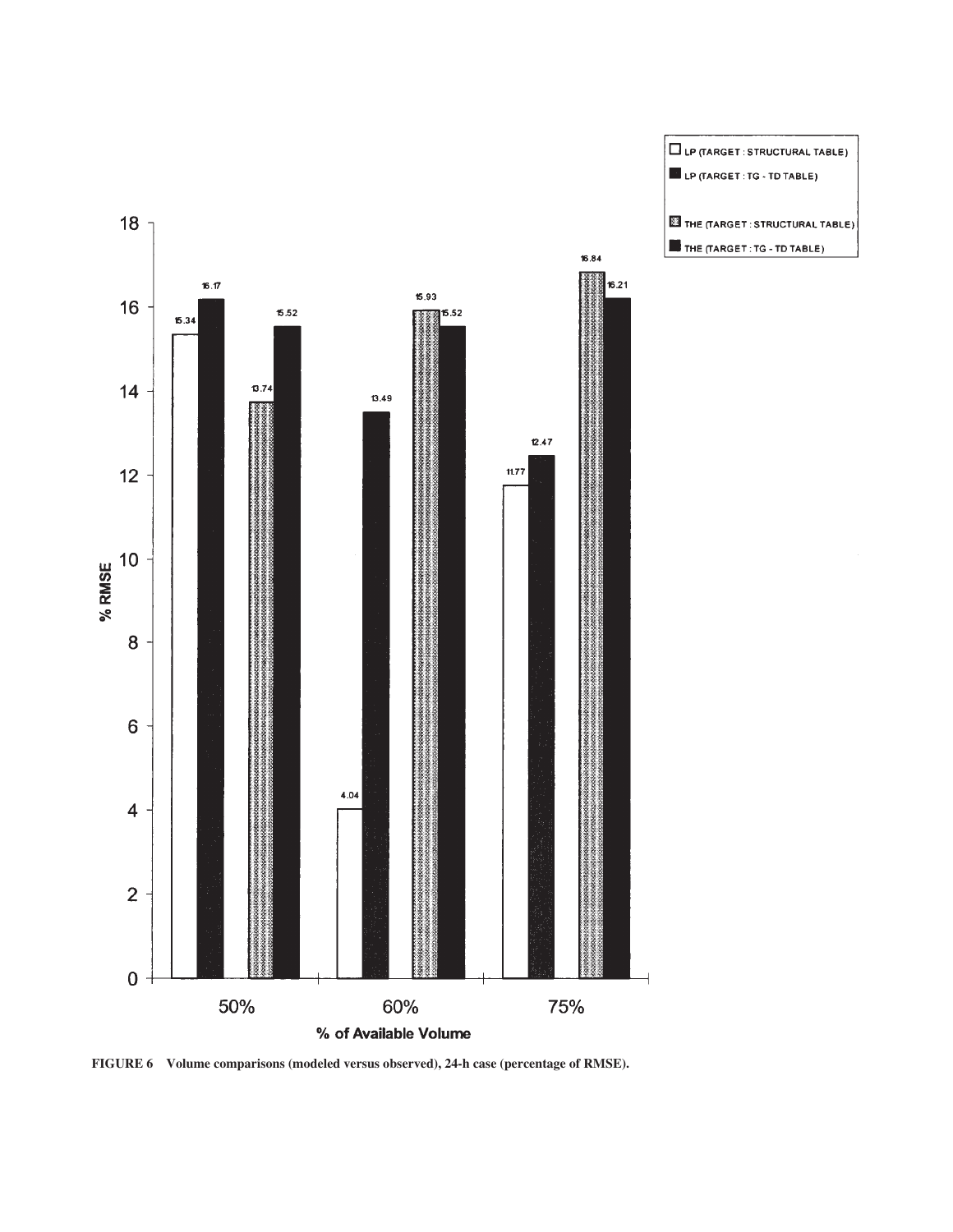# **CONCLUSIONS**

With regard to the primary purpose of the research to enhance the target/seed table used as input to the LP and THE models in the case when a prior trip table is not available (rather than by using a structural table with cell values of "0" or "1"), the following specific conclusions were reached from the Pulaski case study. The conclusions are generally similar for both the 24-h and peak-hour trip tables.

• The use of an improved target/seed table developed by inputting local socioeconomic data into a traditional planning model (MIN-UTP in this study) resulted in the following findings with regard to the quality of the output tables generated by the LP and THE models:

–The performance of the LP model clearly improved. That is, the LP model generated a trip table that was closer to the survey table than was the table generated by the use of a structural table as the target/seed. Although the values of the measures-of-closeness statistics decreased significantly, the absolute values were still relatively high.

– The performance of the THE model worsened for two of the three evaluative statistics. That is, for these two statistics, the THE model generated a trip table that was not as close to the survey table as was the table generated by the use of a structural table as the target/seed. The absolute values of the statistics were, again, still relatively high.

• The use of an improved target/seed table developed by inputting local socioeconomic data into a traditional planning model (MINUTP in this study) resulted in the following findings with regard to the replication of link volumes by the LP and THE models:

–The performance of the LP model worsened marginally. That is, the trip table generated by the LP model did not replicate the observed volumes as well as the table generated by the use of a structural table as the target/seed. Although the values of the statistics increased, the absolute values were relatively low.

–The performance of the THE model improved marginally for two of the three percentages of available input volume. That is, the trip table generated by the THE model replicated observed link volumes better than the table generated by the use of a structural table as the target/seed. Again, the absolute values of the statistics were still relatively low.

With regard to the secondary purpose of the research of evaluating the absolute and relative performances of the LP and THE models by comparing their output with the trip tables derived from VDOT's Pulaski survey, the following specific conclusions were reached from the Pulaski case study. The conclusions are generally similar for both the 24-h trip tables and the peak-hour trip tables.

1. When using an enhanced target/seed table, the LP model produced better results than the THE model when comparing the closeness of the generated trip table to the survey trip table. However, the absolute values of the comparative statistics were relatively high for both of the models.

2. When using an enhanced target/seed table, the LP model generally performed better than the THE model in replicating input link volumes. Further, the absolute values of the comparative statistics (percent MAE and percent RMSE) were relatively low. However, the caveats and suggestion for further validation mentioned should be noted.

3. There was no clear evidence to indicate that either the LP or the THE model performed better in terms of their ability to match VDOT survey tables as the percentage of input network link volumes increases.

It is important to note that the preceding findings and conclusions were based only on the Pulaski case study and on the assumption that the data used in the validation and comparison processes were, in fact, "correct." This suggests that further validation is needed for the use of the LP and THE models to generate a trip table using the proposed methodology and link volumes for cases in which there is no prior trip table for use.

Nonetheless, this research has highlighted the usefulness (as shown by improvements in the LP model results) of incorporating readily available and easily accessible socioeconomic/census data into the methodology of synthesizing O-D trip tables using link volumes.

# **RECOMMENDATIONS FOR FURTHER RESEARCH**

Further tests and validation of the models and ways to establish even more superior target/seed tables are areas of potential further research. The results were encouraging for the Pulaski case study. Further tests on more real networks will help confirm the findings presented in this report. Other ways of establishing target tables also can be tested in the context of the methodology presented in this research. For a credible validation, the model results must be compared with tables that are known to be correct or reasonably good. More time and resources are worth investing in continuing this research due to the potential benefits—in terms of money, time, and manpower—that this approach can offer.

# **ACKNOWLEDGMENTS**

The research reported in this paper was conducted at Virginia Polytechnic Institute and State University's Center for Transportation Research in Blacksburg, Virginia. The project was made possible through the sponsorship and funding provided by the Virginia Transportation Research Council (VTRC). Support of the project and provision of data by Virginia Department of Transportation (VDOT) are also much appreciated.

#### **REFERENCES**

- 1. Willumsen, L. G. *Estimation of an O-D Matrix from Traffic Counts—A Review.* Working Paper 99. Institute of Transportation Studies, University of Leeds, England, 1978.
- 2. Sivanandan, R., A. Narayanan, and P. Lei. *Review and Evaluation of Models that Produce Trip Tables from Ground Counts.* VTRC Report No. 96-IR2, Virginia Transportation Research Council, Charlottesville, 1996.
- 3. Sivanandan, R. A Linear Programming Approach for Synthesizing Origin-Destination (O-D) Trip Tables from Link Traffic Volumes. Ph.D. dissertation. Virginia Polytechnic Institute & State University, Blacksburg, 1991.
- 4. Sherali, H. D., R. Sivanandan, and A. G. Hobeika. A Linear Programming Approach for Synthesizing Origin-Destination (O-D) Trip Tables